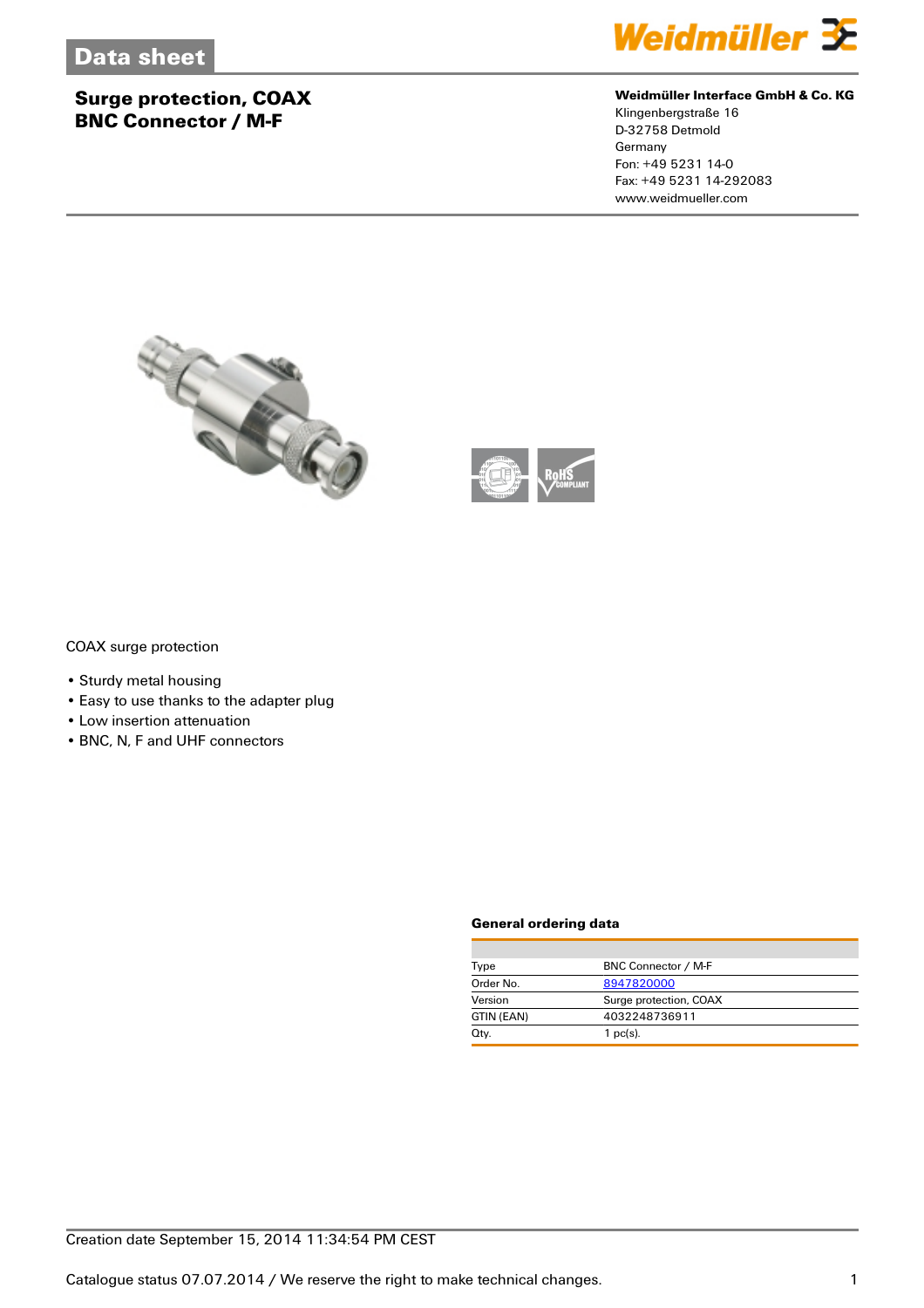## **Surge protection, COAX BNC Connector / M-F**

## **Technical data**



#### **Weidmüller Interface GmbH & Co. KG**

Klingenbergstraße 16 D-32758 Detmold Germany Fon: +49 5231 14-0 Fax: +49 5231 14-292083

| <b>Dimensions and weights</b>                       |                  |                                        |               |
|-----------------------------------------------------|------------------|----------------------------------------|---------------|
|                                                     |                  |                                        |               |
| Width                                               | $25 \text{ mm}$  | Height                                 | 24 mm         |
| Net weight                                          | 130 <sub>q</sub> |                                        |               |
| <b>Temperatures</b>                                 |                  |                                        |               |
| Operating temperature                               | -40 °C80 °C      | Storage temperature                    |               |
| <b>General data</b>                                 |                  |                                        |               |
|                                                     |                  |                                        |               |
| Protection degree                                   | <b>IP 20</b>     |                                        |               |
| technical data                                      |                  |                                        |               |
|                                                     |                  |                                        |               |
| Max. continuous voltage, Uc (DC)                    | $90V \pm 20%$    | Frequency range, max.                  | $2.5$ GHz     |
| Frequency range, min.                               | 0 GHz            | Operating current, I <sub>max.</sub>   | 5A            |
| Discharge current, max. (8/20 µs)                   | 20 kA            | Protection level U <sub>P</sub> (typ.) | < 600 V       |
| Requirements category acc. to IEC                   |                  | Response time                          |               |
| 61643-21                                            | D1, C3, C2, C1   |                                        | $\leq 100$ ns |
| Lightning test current $I_{\text{imp}}$ (10/350 µs) | 5 <sub>kA</sub>  |                                        |               |
| <b>Classifications</b>                              |                  |                                        |               |
|                                                     |                  |                                        |               |
| <b>ETIM 3.0</b>                                     | EC000943         | <b>UNSPSC</b>                          | 30-21-18-01   |
| eClass 6.2                                          | 27-14-11-37      | eClass 7.1                             | 27-14-02-01   |
| <b>Approvals</b>                                    |                  |                                        |               |
| <b>ROHS</b>                                         | Conform          |                                        |               |
|                                                     |                  |                                        |               |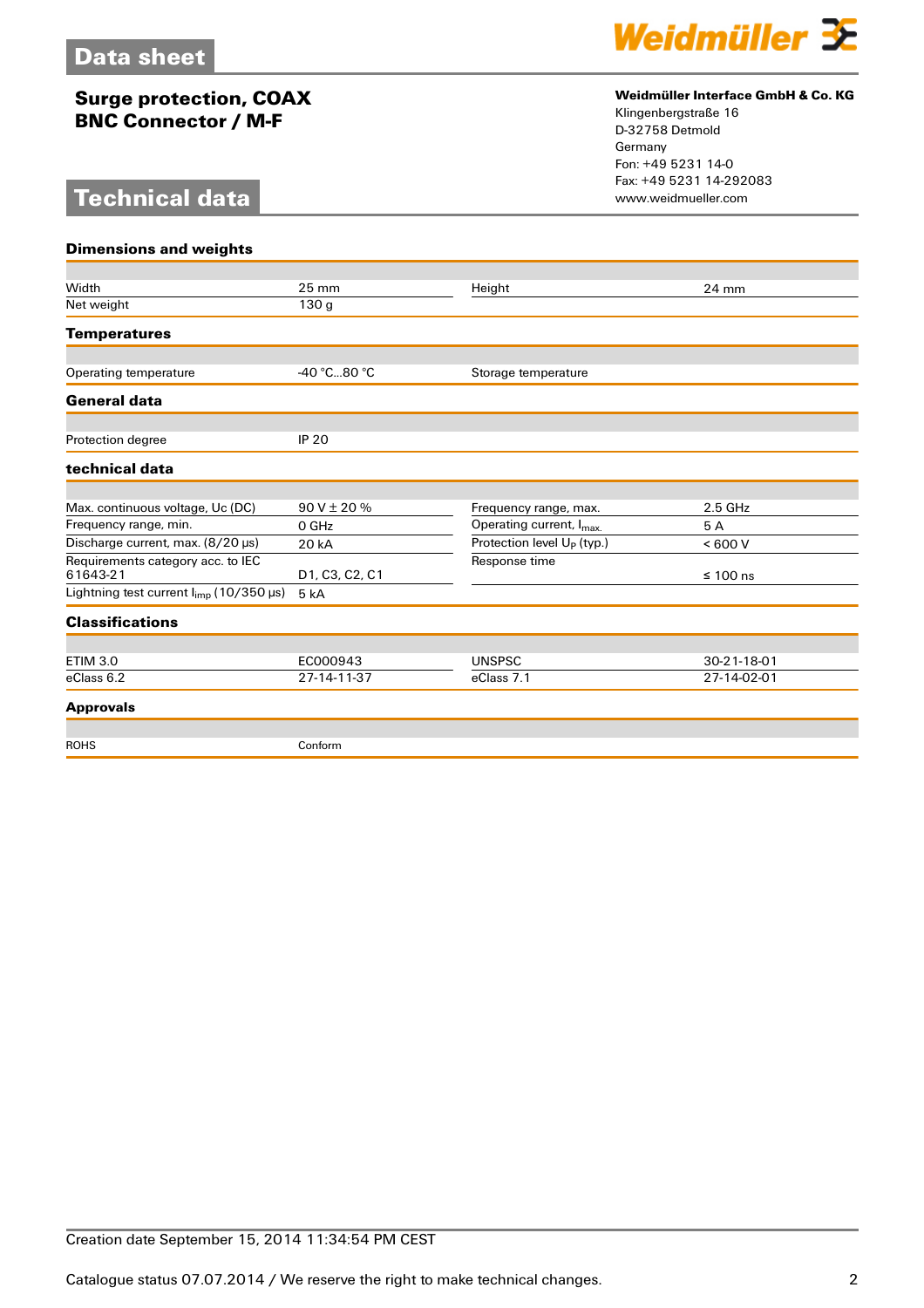## **Surge protection, COAX BNC Connector / M-F**

## **Drawings**

**Electric symbol**





Circuit diagram



#### **Weidmüller Interface GmbH & Co. KG**

Klingenbergstraße 16 D-32758 Detmold Germany Fon: +49 5231 14-0 Fax: +49 5231 14-292083

### **Dimensioned drawing**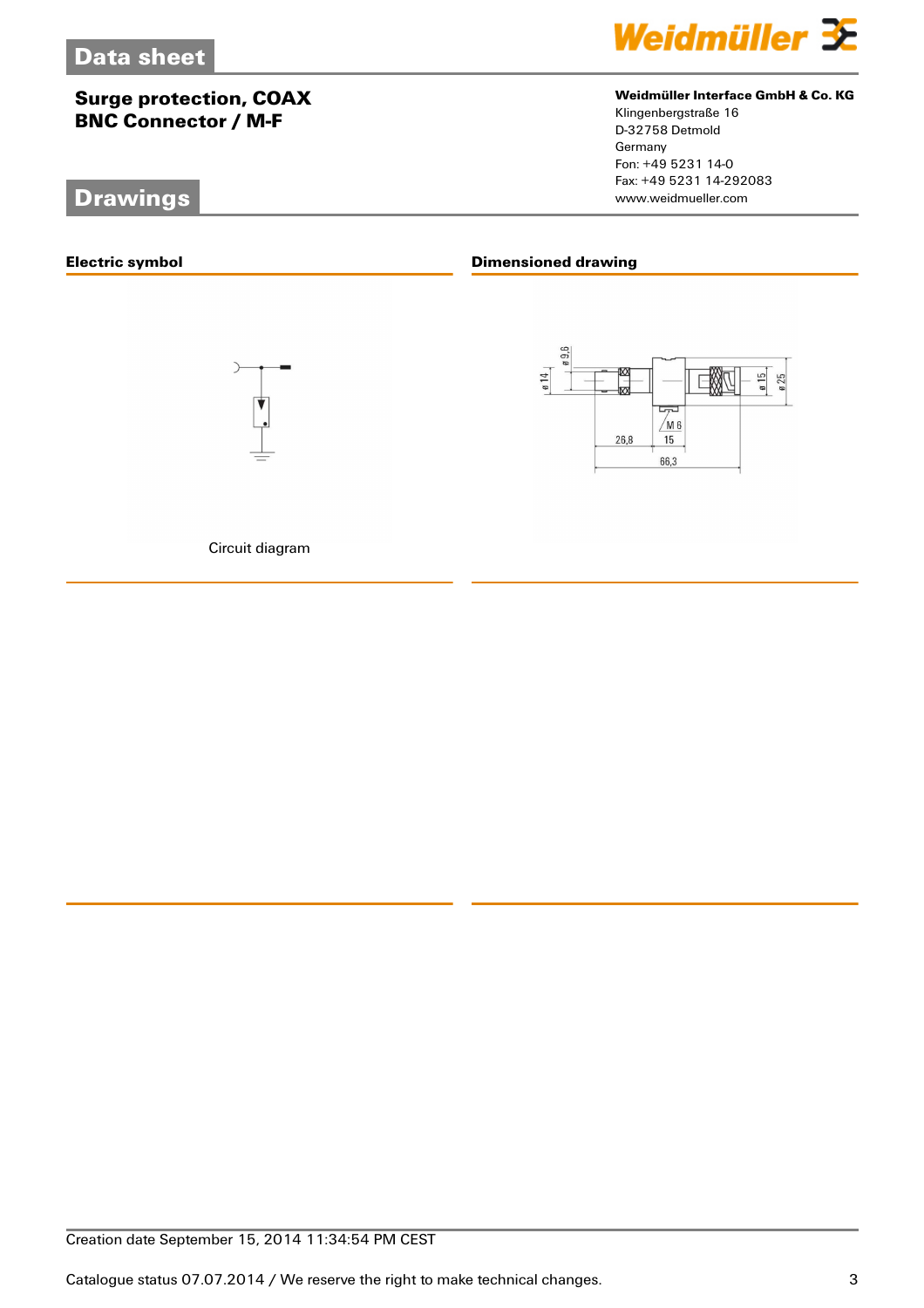# **Addresses worldwide**

# Let's connect.



Weidmuller Middle East FZE Warehouse 03-79 SAIF-Zone P.O. BOX 8591 Sharjah Tel. +971 65572723 Fax +971 65572724 wme.info@weidmueller.com

**AO Angola** Please contact Phambili Interface South Africa

**AR Argentina** CPI SA

Bauness 2660<br>C1431DOE Buenos Aires C1431DOF Buenos Aires Tel. +54 11 4523 8008 Fax +54 11 4522 0546 info@cpi.com.ar www.cpi.com.a

**AT Austria** Weidmüller GmbH IZ NOE Süd Straße 2b, Obj M 59 2355 Wiener Neudorf Tel. +43 2236 67080 Fax +43 2236 6708-899 office.at@weidmueller.com www.weidmueller.com

> **Australia**<br>Weidmüller Ptv. Ltd. Weidmüller Pty. Ltd. PO BOX 6944 Huntingwood 2148 Huntingwood Drive 43 Huntingwood NSW 2148 Tel. +61 2 9671 9999 Fax +61 2 9671 9911 info@weidmuller.com.au www.weidmuller.com.au

**AZ Azerbaijan** Representative Office Rashad Mahmudov Demirchi Tower, 4th floor 37, Khojali ave. AZ 1025 Baku Tel. +994 12 488 80 36 Fax +994 12 488 80 37 rashad.mahmudov@ weidmueller.com

**BA Bosnia and Herzegovina** Please contact our Representative Office Weidmüller Interface GmbH & Co. KG Serbia

> BIG electric d.o.o Mladena Stojanovića 117A 78000 Banja Luka Tel. +387 51926277 Fax +387 51926277 bigelectric@blic.net www.bigelectric.ba or

**BE Belgium** Weidmüller Benelux B. V. Mechelsesteenweg 519 bus 6 en 7 1930 Nossegem Tel. +32 2 752 40 70 Fax +32 2 751 36 06 info@weidmueller.be www.weidmueller.be



Weid-Bul EOOD<br>Bul. "Kliment Ohridski" 13<br>1756 Sofia<br>Tel. +359 2 963 2560<br>Fax +359 2 963 1098 sofia@weidbul.com

www.weidbul.com



Khayber Trading Company P.O Box 1976 Manama Tel. +973 720747 Fax +973 720331 khayber@batelco.com.bh

**BR Brazil** Weidmuller Conexel do Brasil Conexões Elétricas Ltda. Av. Presidente Juscelino, 642 - Piraporinha - Firaponnira<br>Diadema, São Paulo<br>09950-370 09950-370 Tel. +55 (11) 4366-9600 Fax +55 (11) 4362-1677 vendas@weidmueller.com.br www.weidmueller.com.br



**BY Belarus**<br>**TECHNIKON Ltd** TECHNIKON Ltd. Nezavisimosti pr. 177-9 220125 Minsk Tel. +375 17 393-11-77 Fax +375 17 3930080 wm@technikon.by

**CA Canada** W Interconnections Canada Inc. 10 Spy Court Markham Ontario L3R 5H6 Tel. +1 (905) 475-1507 Ext. 9836 Fax +1 (905) 475-2798 support@weidmuller.ca www.weidmuller.ca

**CG Congo** Please contact Phambili Interface South Africa

**CH Switzerland** Weidmüller Schweiz AG Rundbuckstraße 2 8212 Neuhausen am Rheinfall SH Tel. +41 52 674 07 07 Fax +41 52 674 07 08 info@weidmueller.ch www.weidmueller.ch

**CL Chile** ATS - INTECH María Luisa Santander 0475 Santiago Providencia 7500859 Tel. +56 2 341 1271 Fax +56 2 341 1275 felipe@atsintech.com www.atsintech.com

> CPI CHILE LTDA Av. Presidente Frei Montalva 6001, 47 complejo el cortijo Santiago - Conchali Tel. +562 963 8440 Fax +562 963 8440 cpi@cpichile.cl www.cpichile.cl



**CN China** Weidmüller Interface (Shanghai) Co. Ltd. 100 Yutong Road 25 F, BM Intercontinental Business Center 200070 Shanghai Tel. +86 21-22195008 Fax +86 21-22195009 customer.hotline@ weidmueller.com.cn www.cnweidmuller.com

**CO Colombia** Automatización Avanzada S. A. Carrera 97 No., 24 c - 23 Bodega 4 110911 Bogotá-D.C. Tel. +57 (1) 547-8510 Fax +57 (1) 422-3044 comercial@ automatizacionavanzada.com www. automatizacionavanzada.com

**CR Costa Rica**<br>
ELVATRON S. A.<br>
la Uruca 400 Norte Banco<br>
Costa Rica<br>
San Jose Costa Rica Tel. +506 2961-060 Fax +506 5200-609 dirk.haase@elvatron.com

www.elvatron.com

**CZ Czech Republic** Weidmüller s.r.o. Lomnického 5/1705 140 00 Praha 4 Tel. +420 244 001 400 Fax +420 244 001 499 office@weidmueller.cz www.weidmueller.cz

**DE Germany** Weidmüller GmbH & Co. KG Ohmstraße 9 32758 Detmold<br>Postfach 30.54 Postfach 30 54 32720 Detmold Tel. +49 5231 1428-0 Fax +49 5231 1428-116 weidmueller@weidmueller.de www.weidmueller.de

> **DK Denmark** Weidmüller Danmark Vallensbækvej 18A 2605 Brøndby Tel. +45 27747800 kundeservice@weidmuller.dk www.weidmuller.dk

**EC Ecuador** Elsystec S. A., Electricidad Sistemas y Tecnología Vasco de Contreras N35-251 y Mañosca Quito - Pichincha Tel. +593 22456510 Fax +593 22456755 Elsystec@uio.satnet.net

**EE Estonia** Please contact our Representative Office Weidmüller Interface GmbH & Co. KG Latvia

> Soots Interface OÜ Pärnu mnt 142 11317 Tallinn Tel. +372 609 6933 Fax +372 609 6933 info@sootsinterface.ee www.sootsinterface.ee

or

**EG Egypt** Standard Electric (OMEGA) 87, Mohamed Farid Street Heliopolis Cairo Tel. +202 26229000 Fax +202 26221555 stdelec@rite.com<br>rite.com

**ES Spain** Weidmüller, S. A. Narcis Monturiol 11-13, Pol. Ind. Sudoeste 8960 Sant Just Desvern - Barcelona Tel. +34 934 803 386 Fax +34 933 718 055 weidmuller@weidmuller.es



**FR France**<br>
Weidmüller E. U. R. L.<br>
12, Chaussée Jules César<br>
BP 263 Osny<br>
95523 Cergy-Pontoise Cedex<br>
Tel. +33 1 34 24 55 00 Fax +33 1 34 24 55 01 ن ۲–۲ سال<br>محمد السعدات



**GB Great Britain** Weidmüller Ltd. Klippon House Centurion Court Office Park, Meridian East, Meridian Business Park Leicester<br>LE19 1TP LE19 1TP Tel. +44 116 282 3470 Fax +44 116 289 3582 marketing@weidmuller.co.uk www.weidmuller.co.uk

**GE Georgia** Please contact our Representative Office Rashad Mahmudov Azerbaijan.

G.A. Solutions Ippokratous 11 Metamorfosi 144 52 Athen Tel. +30 210 2823233

Limited Co. Ltd. Unit 1617, Metropolis Tower No. 10 Metropolis Drive, Hunghom, Kowloon Tel. +852 3154 8088 Fax +852 31548099 Info-hk@weidmueller.com.hk

**GR Greece**



Guatemala City Tel. +502 2442-3346 Fax +502 2476-8945 ventas@prestelectro.com **HK Hong Kong Weidmuller (Hong Kong)**<br>Limited Co. Ltd



**HR Croatia** ElektroPARTNER d.o.o. Slavonska avenija 24/6 HR-10000 Zagreb Tel. +385 (1) 6184 793 Fax +385 (1) 6184 795



Weidmüller Kereskedelmi Kft. Budapest Gubacsi út 6. 1097 Tel. +36 1 382 7700 Fax +36 1 382 7701 info@weidmueller.hu www.weidmueller.hu



**ID PT.** Nego Electrindo<br>
Ruko Mega Grosir Cempaka<br>
Mas Blok I No. 20 – 22<br>
Jakarta 10640<br>
Tel. +62 21 42882255<br>
Fax +62 21 42882266 sales@negoelectrindo.co.id **IE Ireland** Please contact Weidmüller Ltd. Great Britain



**IL Israel** A. U. Shay Ltd. 23/25, Embar Street 49222 Petach-Tikva P.O. Box 1 00 49 49222 Petach-Tikva Tel. +972 3-923-3601 Fax +972 3-923-4601 shay@uriel-shay.com www.uriel-shay.com

> ATEKA Ltd.<br>4, Ha Tavor lane Industrial<br>area Segula<br>49691 Petach-Tikva<br>Petach-Tikva<br>Tel. +972 73-200-1311<br>Fax +972 3-924 4245 marketing@ateka.co.il www.ateka.co.il



Representative Office<br>Weidmüller Electronics India Weidmüller Electronics India Pvt. Ltd. 12th Lane North Avenue, Opp Joggers Park, Kalyani Nagar, Pune 411 006 Tel. +91 20-41290090 Nitish.Rajan@weidmueller.de www.weidmueller.com



**IT Italy** Weidmüller S. r.l. Via Albert Einstein 4 20092 Cinisello Balsamo Milano Tel. +39 02 660681 Fax +39 02 6124945 weidmuller@weidmuller.it www.weidmuller.it



**JO Jordan** Trans Jordan for Electro PO Box 33 06 07 Amman Tel. +962 6 533 2020 Fax +962 6 533 5800 transjordan@batelco.jo

**JP Japan** Nihon Weidmüller Co. Ltd. Sphere Tower Tennoz 2-2-8 Higashi-Shinagawa, Shinagawa-ku Tokyo 140-0002 Tel. +81 3 6711 5300 Fax +81 3 6711 5333

**KE Kenya** Please contact Phambili Interface South Africa

**KR Korea** Weidmuller Korea Co. Ltd. 9th floor, Wonbang B/D Samseong 2-Dong, Gangnam-Gu Seoul 143-42



Please contact OOO Weidmüller Russia



ELEKTROS IRANGA Tinklu g. 29 a LT-5319 Panevezys Tel. +370 (45) 582 828 Fax +370 (45) 582 727 info@eliranga.lt or